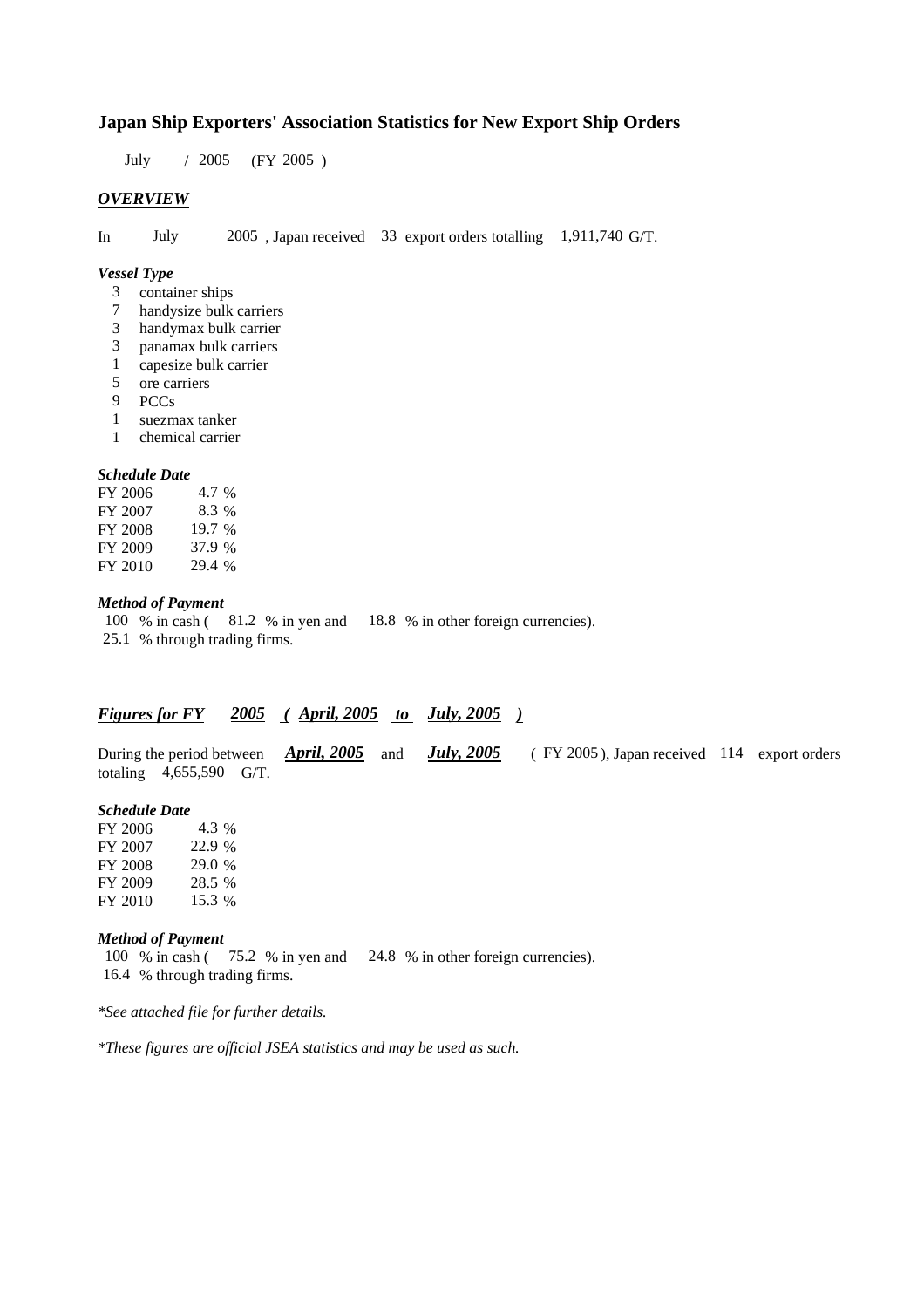# Based on Fiscal Year

Description Apr 04 to Mar 05 March 2005 April 2005 May 2005 July 2005 July 2005 Apr 05 to Jul 05 Jan 05 to Jul 05<br>No. 1 G/T No. 1 G/T No. 1 G/T No. 1 G/T No. 1 G/T No. 1 G/T No. 1 G/T No. 1 G/T No. 1 G/T No. 1 G/T No.  $G/T$ T || No. | G/T || No. | G/T || No. | G/T || No. | G/T || G/T || No. | G/T || No. | G/T || No. | G/T General Cargos | 24 | 773,050 || 2 | 54,400 | 8 | 86,700 | 2 | 180,000 | 3 | 103,800 | 3 | 165,150 | 16 | 535,650 || 25 | 1,011,950 Bulk Carriers 1900| 10,093,100|| 22| 1,123,450| 17| 770,950| 9| 396,800| 13| 530,340| 28| 1,642,590| 67| 3,340,680|| 106| 5,176,480 Tankers 1077| 7,705,970|| 9| 294,900| 11| 222,800| 9| 134,410| 9| 318,050| 2| 104,000| 31| 779,260|| 50| 1,697,460 Combined Carriers 1 0 0 0 0 0 0 0 0 0 0 0 0 0 0 0 0 **Others** s and  $\vert 0$  0 0 0 0 0 0 0 0 0 0 0 0 0 0 0 Total 321 18,572,120 33 1,472,750 36 1,080,450 20 711,210 25 952,190 33 1,911,740 114 4,655,590 181 7,885,890 FY 2004 / FY 2003 (%) \* 71.3 78.5 78.5 96.7 140.9 70.1 140.9 101.2 95.6 \* 87.2 In CGT8,574,539 728,340 656,450 407,971 545,506 907,323 2,517,250 4,219,755

*Figures for shipbulding orders of 500 G/T and over for export as steel vessels placed with JSEA members are covered.*

\*FY 2004/FY2003

\*\*Calender Year 2004

JSEA (August 2005)

# New Export Orders Placed in July 2005 (FY 2005)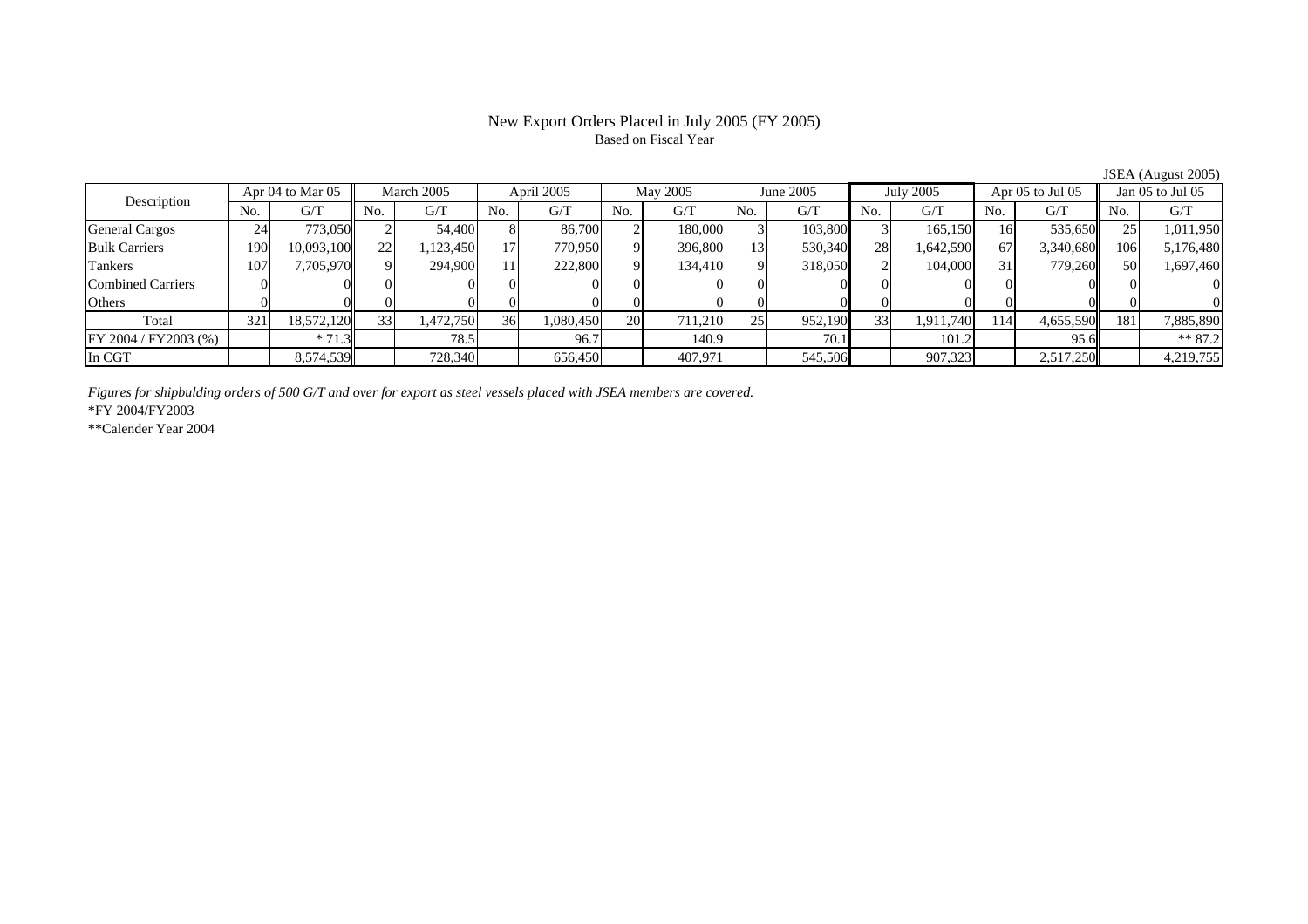# Based on Fiscal Year

Description Apr 04 to Mar 05 March 2005 April 2005 May 2005 July 2005 July 2005 Apr 05 to Jul 05 Jan 05 to Jul 05<br>No. 1 G/T No. 1 G/T No. 1 G/T No. 1 G/T No. 1 G/T No. 1 G/T No. 1 G/T No. 1 G/T No. 1 G/T No. 1 G/T No.  $G/T$ T || No. | G/T || No. | G/T || No. | G/T || No. | G/T || G/T || No. | G/T || No. | G/T || No. | G/T General Cargos († 17 523,454 3 174,798 1 13,694 1 24,955 4 216,096 2 16,073 8 270,818 16 564,487 Bulk Carriers 1999| 8,549,973|| 23| 1,044,872| 17| 676,802| 7| 289,739| 22| 794,735| 21| 1,008,028| 67| 2,769,304|| 133| 5,699,430 Tankers 788| 4,255,978|| 8| 282,943| 8| 420,030| 4| 256,598| 6| 241,356| 7| 617,981| 25| 1,535,965|| 43| 2,545,526 Combined Carriers 0 0 0 0 0 0 0 0 0 0 0 0 0 0 0 0 **Others** s and  $1$  115,875 0 0 0 0 0 0 0 0 0 0 0 0 0 0 Total 2955| 13,445,280|| 34| 1,502,613| 26| 1,110,526| 12| 571,292| 32| 1,252,187| 30| 1,642,082| 100| 4,576,087|| 192| 8,809,443 FY 2004 / FY2003 (%) \* 116.6 137.3 111.6 73.1 94.3 176.6 113.4 \*\* 112.1 In CGT1 | 6,731,127 | 787,376 | 550,169 | 256,393 | 684,861 | 674,763 | 2,166,186 | 4,198,812

*Deliveries of new shipbuilding orders of 500 G/T and over for export as steel vessels placed with JSEA members are covered.*

\*FY 2004/FY2003

\*\*Calender Year 2004

JSEA (August 2005)

# Export Ships Delivered in July 2005 (FY 2005)